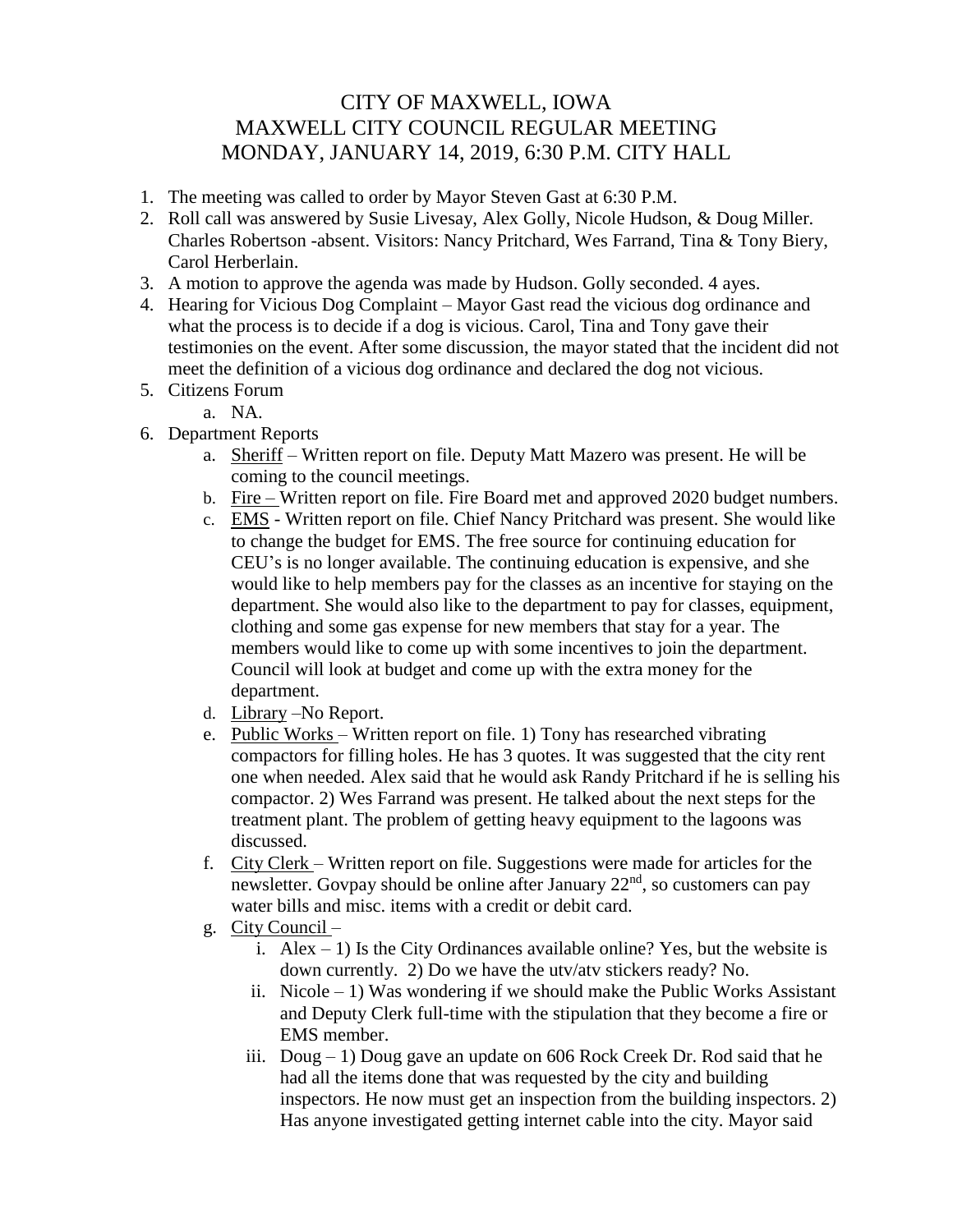that he talked to Huxley Communications and they were going to make an appointment to talk to the council. 3) Doug asked Wes where they were on the speed limit signs along HWY 210. Wes will investigate it.

- 7. Public Hearings
	- a. Golly moved to open the public hearing on chapter 55 and chapter 56. Hudson seconded. 4 ayes. No public. Miller moved to close the public hearing on Chapter 55 and 56. Seconded by Hudson. 5 ayes. The mayor had simplified the ordinance. Miller moved to approve the first reading of an Ordinance Amending Provisions of Chapter 55 Animal Protection and Control and Chapter 56 Dog License Required with NRCS.USDA.GOV Guidelines being added to 55.05 1B. Golly seconded. 3 ayes, 1 nay- Susie Livesay. She doesn't want livestock or poultry within city limits.
- 8. Old Business

a. NA

- 9. New Business
	- a. Resolution Setting Times and Dates for Council Meetings in 2019 Golly moved to approve Resolution 2019-01 Resolution Setting Times and Dates for Council Meetings in 2019. Miller seconded. 4 ayes
	- b. Resolution Appointing Mayor Pro-Tem, Council Committees and City Officials, including City Attorney, in 2019– Golly moved to approve Resolution 2019-02 A Resolution Appointing Mayor Pro-Tem, Council Committees and City Officials, including City Attorney, in 2019. Miller seconded. 4 ayes
	- c. Discussion on Betterment Award It was decided to continue the betterment award and to advertise for candidates in the newsletter.
	- d. Bids for City Hall Back Door Golly moved to order the door from Nevada Lumber with a window and hire Big Time Construction LLC to install it. Livesay seconded. 4 ayes.
	- e. Pal's Liquor License Livesay moved to approve Pal's Liquor license. Miller seconded. 4 ayes.
	- f. Paid Leave Donation Policy A policy will be added to the employee handbook for employees that want to donate time off to a pool for other employees to use in emergencies. The council will official adopt in February.
	- g. Council Review of Draft City Code Pages 625 Through 962 (Chapter 135 Through 170) – Deferred to next council meeting
	- h. Budget Planning Fiscal Year 2019/2020 Mayor discussed schedule for the budget to be done. Salaries were discussed. City Clerk and Public Works Assistant are being paid below average and Deputy Clerk and Public Works Director are above average. It was decided to give a cost of living wages raise of 2.2% to City Clerk and Public Works Assistant and 2% to Deputy Clerk and Public Works Director. The city pays a little over \$18,000 to the library of what is required by state law to give to them. EMS Department was discussed and how more money could be given to them. Capital Projects were discussed. It was decided to move forward with the stormwater improvements. Another budget meeting was set for January 28<sup>th</sup>.

## 10. Consent Agenda

- **1)** Miller moved to accept the December 10, 2018 minutes and bills. Golly seconded. 4 ayes.
- **2)** Bills presented were as follows: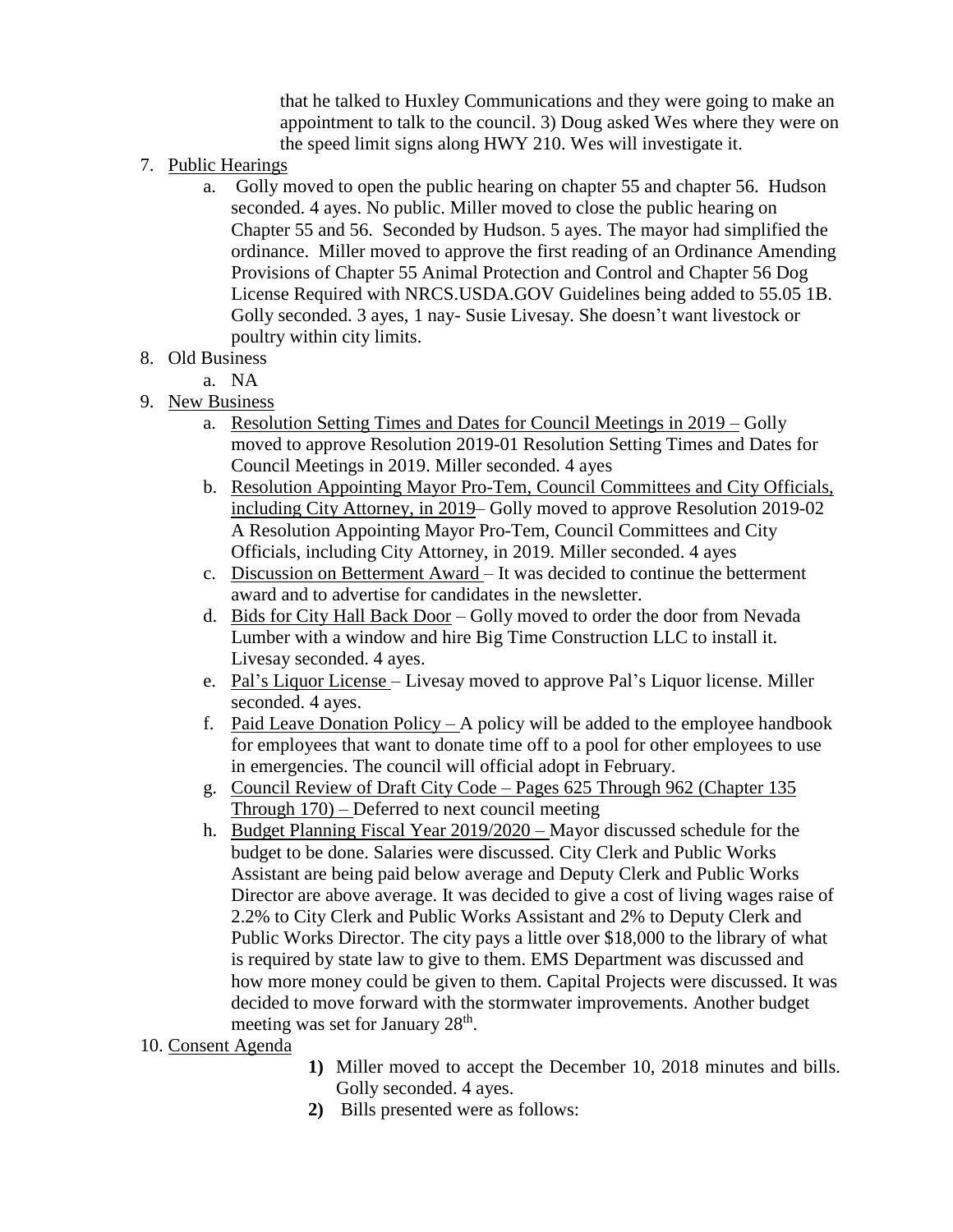| <b>VENDOR</b>                      | <b>REFERENCE</b>                   | <b>AMOUNT</b> |
|------------------------------------|------------------------------------|---------------|
| <b>AFLAC</b>                       | <b>AFLAC CANCER</b>                | 252.48        |
| <b>ALLIANT ENERGY</b>              | <b>MONTHLY UTILITY BILL</b>        | 4,649.44      |
| <b>BADGER METER</b>                | monthly cellular reads             | 33.75         |
| <b>BANLEACO</b>                    | MMIT-COPIER                        | 177.74        |
| CALDWELL, BRIERLY, CHALUPA, NUZUM  | LARSON VEICLE, RELIGIOUS SYMBOL    | 475           |
| <b>CASEYS GENERAL STORE</b>        | <b>MONTHLY DIESEL &amp; GAS</b>    | 649.97        |
| CHEM-SULT, INC                     | SODIUMHYPOCHLORITE & CALCIQUES     | 647.53        |
| <b>CHITTY GARBAGE SERVICE</b>      | <b>MONTHLY GARBAGE</b>             | 4,181.11      |
| <b>CONSUMERS ENERGY</b>            | <b>RCH ELECTRIC</b>                | 52            |
| DATA TECHNOLOGIES, INC             | W2 PACKAGE                         | 53.53         |
| <b>ELECTRIC PUMP &amp; TOOL</b>    | SERVICE CALL FOR LIFT STATION      | 375.6         |
| <b>FELD FIRE</b>                   | <b>10 NICD BATTERY</b>             | 400           |
| <b>DB IOWA HOLDINGS</b>            | LEGALS-PH NOTICE & FORM F66        | 575.54        |
| <b>GENERAL FIRE AND SAFETY</b>     | CO2 VALVE ASSEMBLY                 | 328           |
| <b>INDEPENDANT PUBLIC ADVISORS</b> | <b>QUARTERLY RETAINER SERVICES</b> | 2,039.57      |
| IOWA REGIONAL UTILITIES ASSOC      | <b>MONTHLY RCH WATER</b>           | 428.74        |
| <b>IPERS</b>                       | <b>IPERS</b>                       | 1,993.01      |
| JOHN DEERE FINANCIAL               | BOOT,17'RUB/3.5MM 800 GRAM         | 127.49        |
| <b>KEYSTONE LABORATORIES INC</b>   | 1B10365-SOLIDS, NITROGEN, BOD      | 298           |
| <b>KEYSTONE LABORATORIES INC</b>   | #1B10471-SOLIDS, NITROGEN, BOD     | 310.5         |
| <b>LOGSDON'S GROCERY</b>           | <b>WATER &amp; POP</b>             | 209.85        |
| MAXWELL STATE BANK                 | FED/FICA TAX                       | 4,141.21      |
| <b>OMNISITE</b>                    | WIRELESS SRVC FOR LAGOON ALARM     | 276           |
| <b>MAXWELL POST OFFICE</b>         | 3 rolls of stamps                  | 150           |
| <b>SNYDER &amp; ASSOCIATES</b>     | SPECIAL ASSESSMENT QUESTION        | 150           |
| <b>STEWART ELECTRIC INC</b>        | GRAIN BIN SHELTER, WELL #2, SIGN   | 3,295.00      |
| SYNCB/AMAZON                       | LIBRARY MATERIALS-BOOKS, DVDS      | 977.64        |
| <b>TASTE OF HOME</b>               | <b>MAGAZINE SUBSCRIPTION</b>       | 10            |
| TODD WHITE PLUMBING                | NEW CURBSTOP @ 209 SHORT ST        | 230.58        |
| TREASURER-STATE OF IOWA            | <b>STATE TAX</b>                   | 1,524.00      |
| U.S. BANK                          | <b>LIBRARY MATERIALS</b>           | 63.03         |
| <b>US CELLULAR</b>                 | MONTHLY CELL PHONE                 | 202.49        |
| WINDSTREAM                         | <b>INTERNET &amp; pHONE</b>        | 204.73        |
| <b>WINDSTREAM</b>                  | 091143420-TELEPHONE                | 332.13        |
| <b>WOMAN'S DAY</b>                 | <b>MAGAZINE SUBSCRIPTION</b>       | 9             |
| PAYROLL CHECKS ON 12/19/2018       |                                    | 4,571.48      |
| PAYROLL CHECKS ON 1/02/2019        |                                    | 4,346.78      |
| **** PAID<br>TOTAL *****           |                                    | 38,742.92     |

**Expenses by Fund 001-General \$25,233.59 110-Road \$ 369.60**